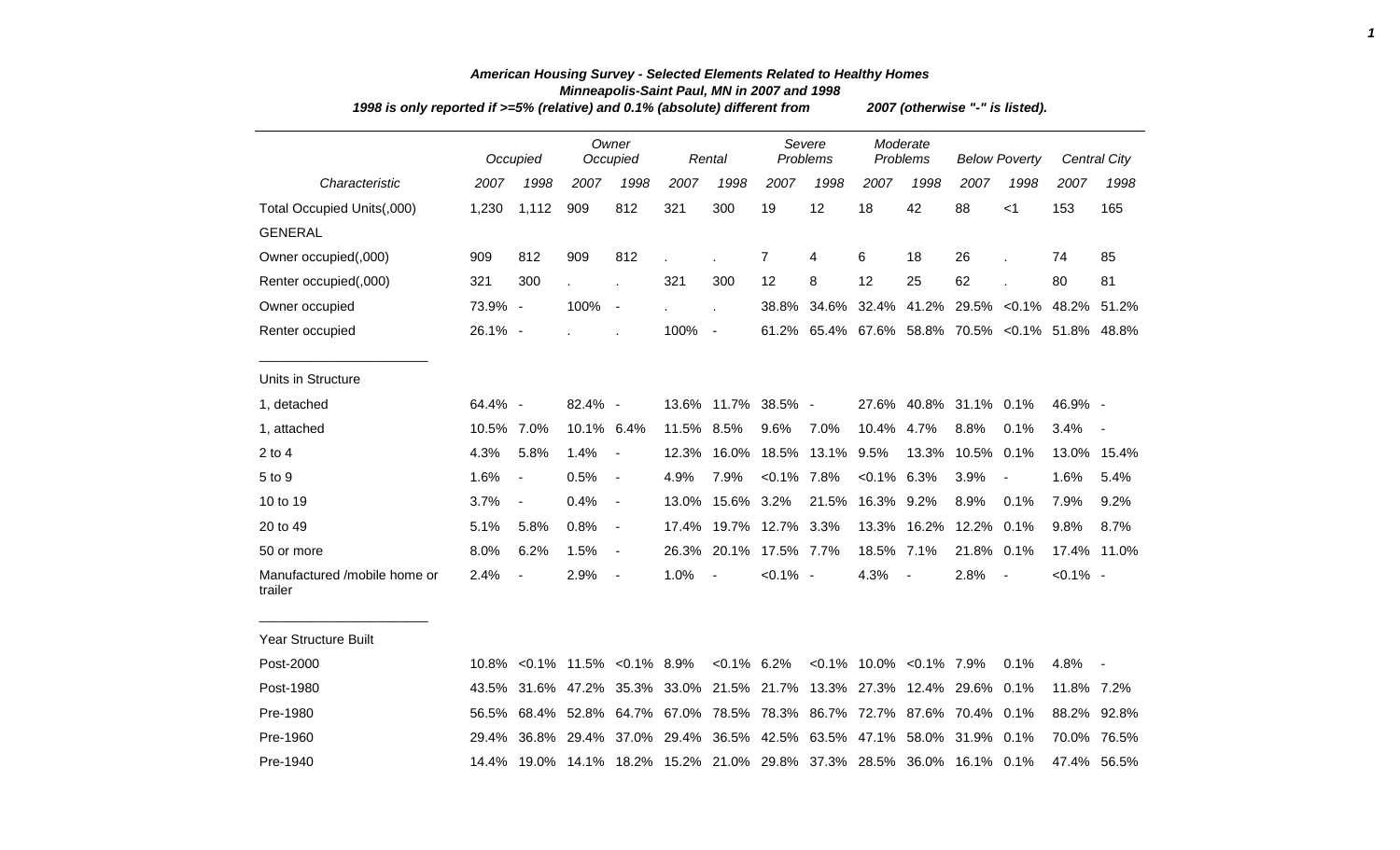|                                                        |         | Occupied                 |         | Owner<br>Occupied        |       | Rental                   | Severe<br>Problems |                           | Moderate<br>Problems |                          | <b>Below Poverty</b> |                          | Central City  |                          |
|--------------------------------------------------------|---------|--------------------------|---------|--------------------------|-------|--------------------------|--------------------|---------------------------|----------------------|--------------------------|----------------------|--------------------------|---------------|--------------------------|
| Characteristic                                         | 2007    | 1998                     | 2007    | 1998                     | 2007  | 1998                     | 2007               | 1998                      | 2007                 | 1998                     | 2007                 | 1998                     | 2007          | 1998                     |
| Foundation (for 1-unit not<br>manufactured)            |         |                          |         |                          |       |                          |                    |                           |                      |                          |                      |                          |               |                          |
| 1-Unit not manufactured(,000)                          | 921     | 810                      | 840     | 750                      | 81    | 60                       | 9                  | 6                         | $\overline{7}$       | 19                       | 35                   | <1                       | 77            | 83                       |
| With a basement under all of<br>house                  | 71.8% - |                          | 72.8%   | $\overline{\phantom{a}}$ | 61.9% |                          |                    | 57.6% 68.0% 85.1% 72.6%   |                      | $\overline{\phantom{a}}$ | 68.3%                | 0.1%                     | 79.5% -       |                          |
| With a basement under part of<br>house                 | 16.0% - |                          | 16.2% - |                          |       | 13.4% 11.6% 18.6% 4.9%   |                    |                           | 8.9%                 | 17.0%                    | 14.8% 0.1%           |                          |               | 18.2% 13.2%              |
| With a crawl space                                     | 2.9%    | $\overline{\phantom{a}}$ | 2.9%    | $\overline{\phantom{a}}$ | 3.6%  |                          | $< 0.1\%$ -        |                           | 8.7%                 | 4.7%                     | 3.3%                 |                          | 0.7%          |                          |
| On a concrete slab                                     | 8.7%    | 7.1%                     | 7.6%    | 5.9%                     | 20.5% | 22.1%                    |                    | 13.5% 10.0%               | 9.8%                 | 2.7%                     | 13.7% 0.1%           |                          | 1.5%          |                          |
| In some other way                                      | 0.6%    | $\overline{\phantom{a}}$ | 0.6%    | $\overline{\phantom{a}}$ | 0.6%  | 6.8%                     | $< 0.1\%$ -        |                           | $< 0.1\%$            | 4.3%                     | $< 0.1\%$ -          |                          | $<0.1\%$ 0.7% |                          |
|                                                        |         |                          |         |                          |       |                          |                    |                           |                      |                          |                      |                          |               |                          |
| <b>EXTERIOR</b>                                        |         |                          |         |                          |       |                          |                    |                           |                      |                          |                      |                          |               |                          |
| <b>External Building Conditions (non</b><br>multiunit) |         |                          |         |                          |       |                          |                    |                           |                      |                          |                      |                          |               |                          |
| Sagging roof                                           | 1.9%    |                          | 1.6%    |                          | 5.0%  | 3.3%                     | 13.6%              | 5.2%                      | 13.9%                | 13.1% 5.1%               |                      | 0.1%                     | 6.0%          | 8.1%                     |
| Missing roofing material                               | 5.7%    | 7.0%                     | 5.5%    | 6.8%                     | 8.6%  | 10.1%                    | 33.3%              | 10.5%                     | 33.1%                | 28.5%                    | 5.0%                 | 0.1%                     | 10.4%         | 7.5%                     |
| Hole in roof                                           | 1.4%    | $\overline{\phantom{a}}$ | 1.0%    | $\overline{\phantom{a}}$ | 4.9%  |                          | 20.2%              |                           | $<0.1\%$ 36.7% 15.5% |                          | 3.1%                 | $\blacksquare$           | 6.0%          | 3.1%                     |
| Missing bricks, siding, other<br>outside wall material | 2.9%    | $\overline{\phantom{a}}$ | 2.8%    | $\blacksquare$           | 3.8%  | 7.7%                     |                    | 25.2% < 0.1% 14.0%        |                      | 10.9%                    | 3.2%                 |                          | 10.6%         | 7.1%                     |
| Sloping outside walls                                  | 1.2%    | $\overline{\phantom{a}}$ | 1.0%    | $\overline{\phantom{a}}$ | 2.8%  | $\overline{\phantom{a}}$ | 12.7% 5.0%         |                           | 7.1%                 | 6.0%                     | 4.9%                 | $\overline{\phantom{a}}$ | 4.5%          |                          |
| Boarded up windows                                     | 0.5%    | $\blacksquare$           | 0.5%    | $\overline{\phantom{a}}$ | 0.7%  | $\overline{\phantom{a}}$ | $< 0.1\%$ -        |                           | 7.1%                 | 1.4%                     | $< 0.1\%$ -          |                          | 0.7%          |                          |
| <b>Broken windows</b>                                  | 3.8%    | 5.3%                     | 3.4%    | 5.1%                     | 8.0%  | 7.3%                     | 18.3%              | 10.2%                     | 25.3%                | 19.3%                    | 5.1%                 | 0.1%                     | 9.9%          | 14.3%                    |
| Bars on windows                                        | 1.4%    | $\overline{\phantom{a}}$ | 1.5%    | $\overline{\phantom{a}}$ | 0.6%  | $\overline{\phantom{a}}$ | 6.2%               | $< 0.1\%$ 7.5%            |                      | 4.4%                     | 1.5%                 | $\blacksquare$           | 5.2%          | $\overline{\phantom{a}}$ |
| Foundation crumbling or has open<br>crack or hole      | $3.0\%$ | $\overline{\phantom{a}}$ | 2.8%    | $\blacksquare$           | 5.5%  | 10.8%                    |                    | 33.8% < 0.1% 22.8%        |                      | 19.8% 8.4%               |                      | 0.1%                     | 10.7% -       |                          |
| None of the above                                      | 82.0% - |                          | 82.9% - |                          | 73.1% |                          | 64.2% 43.8% 74.8%  |                           | 37.6%                | 44.1%                    | 71.5%                | 0.1%                     | 58.4%         | 62.4%                    |
| None of the above(excluding<br>bars)                   | 82.9% - |                          | 83.8% - |                          | 73.1% |                          |                    | 64.7% 43.8% 74.8% 45.2% - |                      |                          | 71.5%                | 0.1%                     | 61.9%         | 65.7%                    |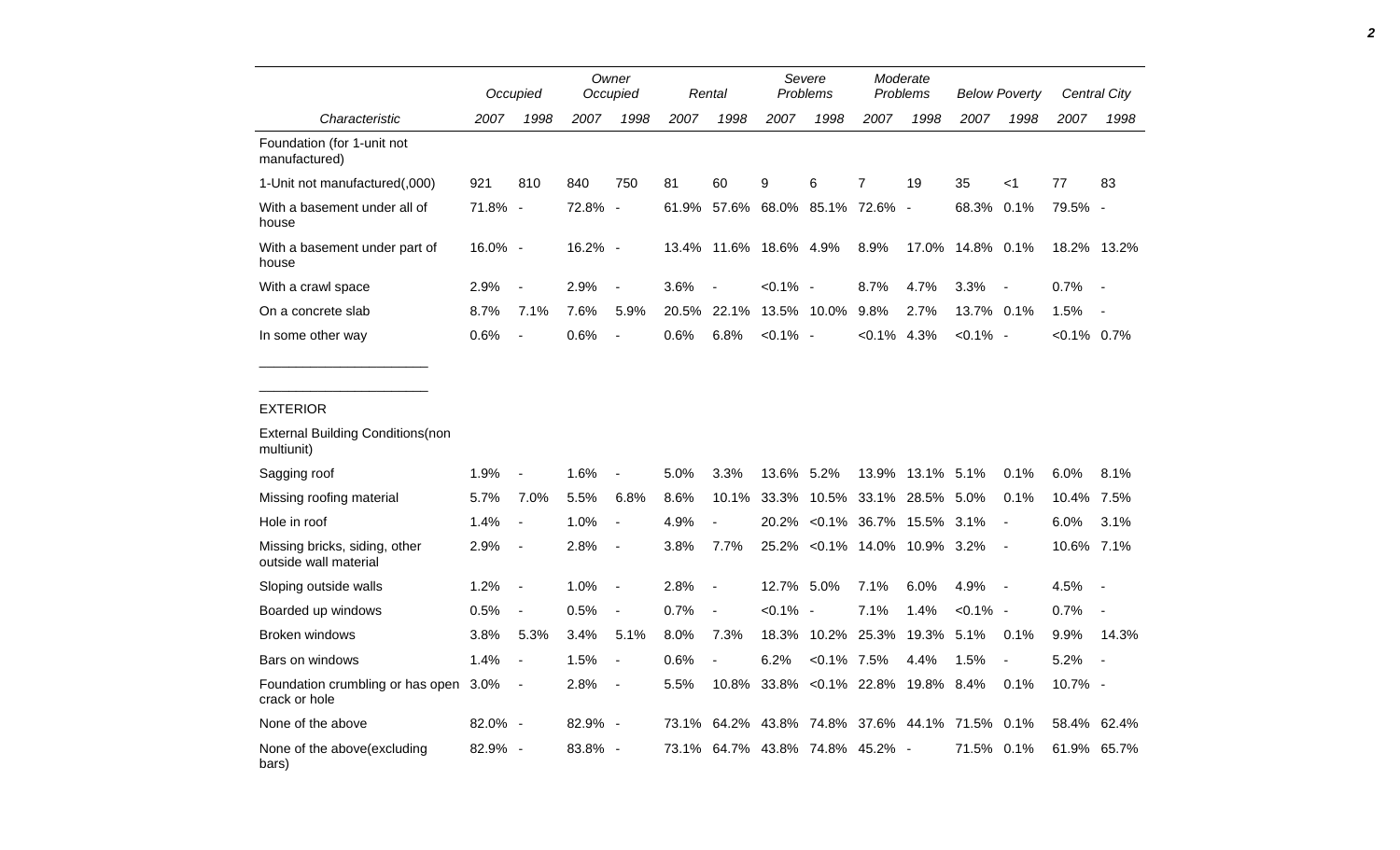|                                               |      | Occupied       |      | Owner<br>Occupied            |       | Rental                   | Severe<br>Problems |                                    | Moderate<br><b>Problems</b> |                        | <b>Below Poverty</b> |                |      | Central City             |
|-----------------------------------------------|------|----------------|------|------------------------------|-------|--------------------------|--------------------|------------------------------------|-----------------------------|------------------------|----------------------|----------------|------|--------------------------|
| Characteristic                                | 2007 | 1998           | 2007 | 1998                         | 2007  | 1998                     | 2007               | 1998                               | 2007                        | 1998                   | 2007                 | 1998           | 2007 | 1998                     |
| Water Leakage During Last 12<br><b>Months</b> |      |                |      |                              |       |                          |                    |                                    |                             |                        |                      |                |      |                          |
| With leakage from outside<br>structure        |      |                |      | 10.3% 22.9% 11.3% 25.2% 7.3% |       |                          |                    | 16.5% 23.7% 18.8% 23.8% 55.4% 7.9% |                             |                        |                      | 0.1%           |      | 11.6% 23.1%              |
| Roof                                          | 3.8% | 10.5%          | 4.5% | 11.9%                        | 2.0%  | 7.0%                     | 13.5%              |                                    |                             | 12.5% 11.0% 34.9% 2.6% |                      |                | 3.3% | 11.9%                    |
| <b>Basement leak</b>                          | 4.2% | 11.9%          | 5.1% | 14.2%                        | 1.8%  | 5.8%                     | 7.3%               | 12.6%                              |                             | 13.9% 32.7% 2.9%       |                      | $\blacksquare$ | 4.8% | 12.4%                    |
| Walls, closed windows, or doors<br>leak       | 2.3% | 6.9%           | 2.2% | 6.9%                         | 2.6%  | 7.1%                     | 10.4% 2.8%         |                                    |                             | $<0.1\%$ 28.3% 1.9%    |                      | $\blacksquare$ | 2.0% | 6.8%                     |
| Other or Unknown exterior Leak                | 1.0% | $\blacksquare$ | 0.9% | $\overline{\phantom{a}}$     | 1.3%  | $\overline{\phantom{a}}$ | $< 0.1\%$ -        |                                    | 7.4%                        | 8.2%                   | 0.6%                 | $\blacksquare$ | 2.2% | $\overline{\phantom{a}}$ |
|                                               |      |                |      |                              |       |                          |                    |                                    |                             |                        |                      |                |      |                          |
| <b>INTERIOR</b>                               |      |                |      |                              |       |                          |                    |                                    |                             |                        |                      |                |      |                          |
| Damage                                        |      |                |      |                              |       |                          |                    |                                    |                             |                        |                      |                |      |                          |
| Holes in floors                               | 1.0% |                | 0.7% |                              | 1.9%  |                          | 18.3% 7.4%         |                                    | 10.8% 7.5%                  |                        | 3.5%                 |                | 3.3% |                          |
| Open cracks or holes                          | 3.9% | 6.9%           | 3.1% | 5.5%                         | 6.4%  | 10.9%                    | 30.5%              | 23.0%                              | 36.8%                       | 48.0%                  | 6.9%                 | 0.1%           | 8.8% | 15.4%                    |
| Broken plaster or peeling paint               | 2.0% |                | 1.3% |                              | 4.1%  | 7.6%                     |                    | 27.4% 12.2% 25.7% 38.9% 2.0%       |                             |                        |                      |                | 4.9% | 7.9%                     |
| Water Leakage During Last 12<br><b>Months</b> |      |                |      |                              |       |                          |                    |                                    |                             |                        |                      |                |      |                          |
| With leakage from inside structure 8.0%       |      | 10.8%          | 6.8% | 8.8%                         | 11.4% |                          |                    | 16.2% 23.0% 21.0% 28.6% 45.1%      |                             |                        | 9.4%                 | 0.1%           |      | 10.6% 14.5%              |
| Fixtures backed up or overflowed              | 1.7% | $\blacksquare$ | 1.3% | $\overline{\phantom{a}}$     | 2.7%  |                          | 3.7%               | 11.3%                              |                             | 14.6% 23.2%            | 3.1%                 |                | 2.4% |                          |
| Pipes leaked                                  | 3.3% | $\blacksquare$ | 2.9% | $\overline{\phantom{a}}$     | 4.4%  | 8.9%                     | 10.0% 6.5%         |                                    | 16.1%                       | 26.1%                  | 3.6%                 | $\blacksquare$ | 2.8% | 6.6%                     |
| Broken water heater                           | 0.6% | $\blacksquare$ | 0.7% | $\overline{\phantom{a}}$     | 0.2%  | $\overline{\phantom{a}}$ | $< 0.1\%$ -        |                                    | $< 0.1\%$ 5.9%              |                        | $< 0.1\%$ -          |                | 1.2% | $\blacksquare$           |
| Other or Unknown                              | 2.9% |                | 2.2% |                              | 5.0%  | 4.5%                     | 10.3% 9.6%         |                                    |                             | $< 0.1\%$ 13.8% 2.9%   |                      |                | 5.0% |                          |

Rodents

Signs of rats in last 3 mon.  $0.1\%$  - 0.2% - <0.1% 0.3% 6.6% <0.1% <0.1% 2.3% <0.1% - <0.1% 0.2%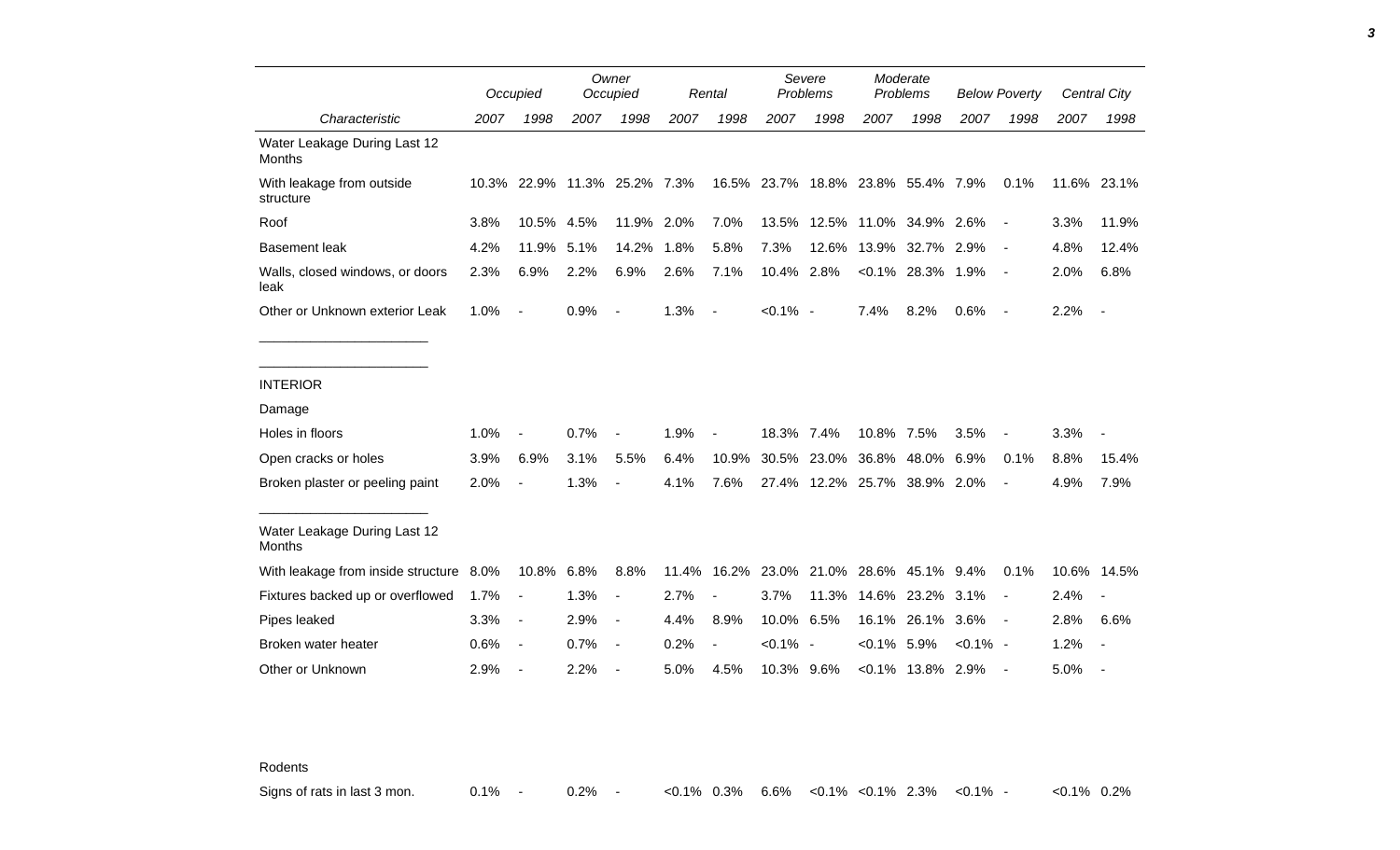|                                                           |             | Occupied                 |         | Owner<br>Occupied        |             | Rental                   |             | Severe<br>Problems       | Moderate<br>Problems |                          | <b>Below Poverty</b> |                          |                | <b>Central City</b>      |
|-----------------------------------------------------------|-------------|--------------------------|---------|--------------------------|-------------|--------------------------|-------------|--------------------------|----------------------|--------------------------|----------------------|--------------------------|----------------|--------------------------|
| Characteristic                                            | 2007        | 1998                     | 2007    | 1998                     | 2007        | 1998                     | 2007        | 1998                     | 2007                 | 1998                     | 2007                 | 1998                     | 2007           | 1998                     |
| Signs of mice in last 3 mon.                              | 6.1%        | $\blacksquare$           | 6.3%    | 5.6%                     | 5.6%        | 7.5%                     | 15.2%       | 7.8%                     | 6.3%                 | 17.0%                    | 6.6%                 | 0.1%                     | 7.7%           | 9.8%                     |
| Signs of rodents, not sure which<br>kind in last 3 mon.   | 0.2%        | $\blacksquare$           | 0.1%    | $\blacksquare$           | 0.6%        | $\overline{a}$           | $< 0.1\%$   | 5.0%                     | 3.5%                 | $\overline{\phantom{a}}$ | 0.7%                 | $\overline{\phantom{a}}$ | 1.2%           | $\overline{\phantom{a}}$ |
| Electrical                                                |             |                          |         |                          |             |                          |             |                          |                      |                          |                      |                          |                |                          |
| No electrical wiring                                      | $< 0.1\%$ - |                          | 0.1%    |                          | $< 0.1\%$ - |                          | $< 0.1\%$ - |                          | $< 0.1\%$ -          |                          | $< 0.1\%$ -          |                          | $< 0.1\%$ -    |                          |
| Exposed wiring                                            | 0.5%        | $\blacksquare$           | 0.4%    | $\overline{\phantom{a}}$ | 0.6%        | $\overline{\phantom{a}}$ | 3.1%        | $\overline{\phantom{a}}$ | 3.2%                 | $\overline{\phantom{a}}$ | 0.4%                 | $\overline{\phantom{a}}$ | 0.8%           |                          |
| Rooms without electric outlets                            | 0.5%        | $\overline{a}$           | 0.5%    | $\blacksquare$           | 0.5%        | $\sim$                   | $< 0.1\%$ - |                          | $< 0.1\%$ 1.5%       |                          | 1.8%                 | $\blacksquare$           | $< 0.1\%$ 1.8% |                          |
| Fuses/breakers blown in last 3<br>mon.                    | 12.1%       | 43.3%                    | 12.5%   | 50.6%                    |             | 10.9% 23.1%              | 26.8% 45.4% |                          | 24.9%                | 48.2%                    | 8.1%                 | 0.1%                     |                | 12.4% 39.4%              |
| Sanitation                                                |             |                          |         |                          |             |                          |             |                          |                      |                          |                      |                          |                |                          |
| Lacking complete kitchen facilities                       | 0.9%        | $\overline{\phantom{a}}$ | 0.2%    |                          | 2.7%        | $\blacksquare$           | 9.0%        |                          | 15.8% 52.4%          | 43.1% 2.6%               |                      | $\overline{\phantom{a}}$ | 3.2%           |                          |
| Lacking some or all plumbing<br>facilities                | 1.0%        | $\overline{a}$           | 0.5%    | $\blacksquare$           | 2.5%        | $\overline{a}$           | 64.2%       |                          | 50.9% < 0.1% 0.7%    |                          | 2.0%                 | $\overline{\phantom{a}}$ | 5.3%           | 2.4%                     |
| Water not safe to drink                                   | 5.5%        | 8.8%                     | 4.8%    | 7.0%                     | 7.5%        | 13.8%                    | 9.0%        | 18.6%                    | 10.2%                | 20.9%                    | 8.1%                 | 0.1%                     | 5.9%           | 12.5%                    |
| Water stoppage in last 3 mon.                             | 2.9%        | 5.4%                     | 1.8%    | $\blacksquare$           | 5.9%        | 7.3%                     | 9.6%        | 14.4%                    | 11.6%                | 9.3%                     | 6.2%                 | 0.1%                     | 6.9%           | 5.2%                     |
| No flush toilets working some time<br>in last 3 mon.      | 1.0%        | $\overline{\phantom{a}}$ | 0.2%    | $\overline{\phantom{a}}$ | 3.2%        | 5.6%                     | 6.4%        | 7.4%                     | 16.4%                | 10.9%                    | 4.1%                 | $\blacksquare$           | 2.7%           |                          |
| With sewage disposal<br>breakdowns in last 3 mon.         | 1.2%        | $\blacksquare$           | 1.2%    | $\overline{\phantom{a}}$ | 1.1%        | $\blacksquare$           | 2.9%        | $\overline{\phantom{a}}$ | 9.2%                 | 3.2%                     | 1.2%                 | $\overline{\phantom{a}}$ | 2.1%           | $\sim$                   |
| Septic tank, cesspool, chemical<br>toilet                 | $11.1\% -$  |                          | 14.2% - |                          | 2.1%        | $\overline{\phantom{a}}$ | 6.1%        | 4.5%                     | $< 0.1\%$ 8.6%       |                          | 5.9%                 | 0.1%                     | $< 0.1\%$ 0.5% |                          |
| With septic tank or cesspool<br>breakdowns in last 3 mon. | 0.1%        | $\overline{\phantom{a}}$ | 0.2%    |                          | $< 0.1\%$ - |                          | $< 0.1\%$ - |                          | $< 0.1\%$ -          |                          | $< 0.1\%$ -          |                          | $< 0.1\%$ -    |                          |

## HEATING/FUEL

## Main Heating Equipment

Warm-air furnace **77.5% - 88.2% - 47.3% - 63.2% 44.4% 50.3%** 54.4% 57.6% 0.1% 52.9% 58.4%

*4*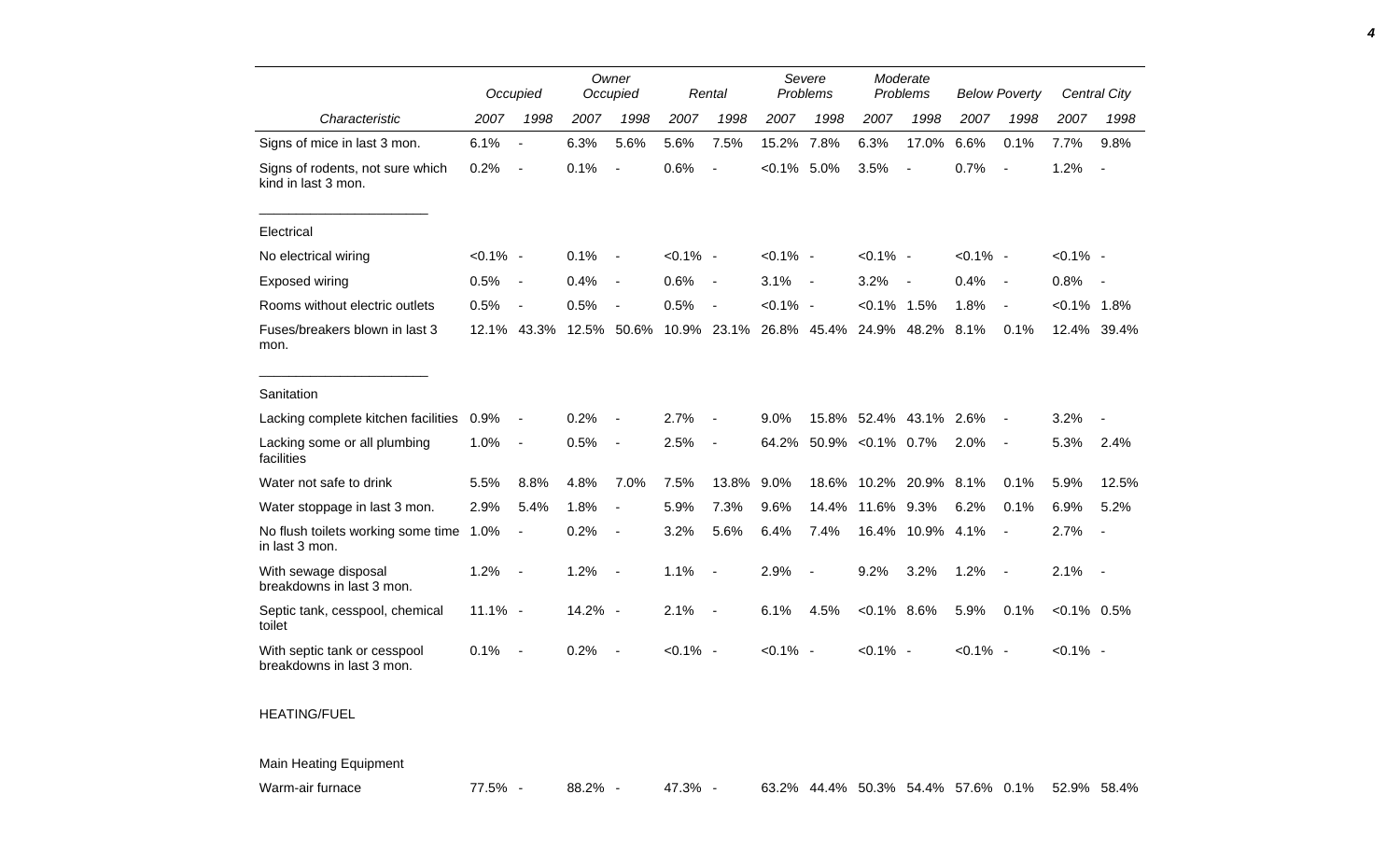|                                                         |             | Occupied                 |               | Owner<br>Occupied        |                | Rental                   |                | Severe<br>Problems                       |                | Moderate<br>Problems     |                        | <b>Below Poverty</b>     |                | Central City             |
|---------------------------------------------------------|-------------|--------------------------|---------------|--------------------------|----------------|--------------------------|----------------|------------------------------------------|----------------|--------------------------|------------------------|--------------------------|----------------|--------------------------|
| Characteristic                                          | 2007        | 1998                     | 2007          | 1998                     | 2007           | 1998                     | 2007           | 1998                                     | 2007           | 1998                     | 2007                   | 1998                     | 2007           | 1998                     |
| Steam or hot water system                               | 17.4%       | 20.4%                    | 9.5%          | 11.0%                    | 39.7%          | 45.9%                    | 33.8%          | 48.2%                                    | 38.2%          | 40.3%                    | 30.1%                  | 0.1%                     | 41.4%          | 37.9%                    |
| Electric heat pump                                      | 0.4%        | $\overline{a}$           | 0.2%          | $\overline{a}$           | 1.1%           | $\blacksquare$           | $< 0.1\%$ 2.5% |                                          | 3.3%           | $\overline{\phantom{a}}$ | 1.3%                   | $\overline{\phantom{a}}$ | 1.1%           | $\overline{\phantom{a}}$ |
| Built-in electric units                                 | 2.8%        | $\blacksquare$           | 0.7%          | $\overline{\phantom{a}}$ | 8.6%           | 6.4%                     | $< 0.1\%$ 2.2% |                                          | $< 0.1\%$ 3.9% |                          | 6.3%                   | 0.1%                     | 1.5%           | $\blacksquare$           |
| Floor, wall, or other built-in hot air<br>without ducts | 1.0%        | $\overline{a}$           | 0.5%          | $\overline{a}$           | 2.3%           | $\overline{a}$           | 2.9%           | $\overline{\phantom{a}}$                 | 1.7%           | $\overline{\phantom{a}}$ | 2.7%                   | $\overline{a}$           | 1.2%           | $\blacksquare$           |
| Room heaters with flue                                  | $< 0.1\%$ - |                          | 0.1%          | $\blacksquare$           | $< 0.1\%$ 0.3% |                          | $< 0.1\%$ -    |                                          | $< 0.1\%$ -    |                          | $< 0.1\%$ -            |                          | $< 0.1\%$ 0.2% |                          |
| Portable electric heaters                               | 0.1%        | $\blacksquare$           | $< 0.1\%$ -   |                          | 0.2%           | $\overline{\phantom{a}}$ | $< 0.1\%$ 2.7% |                                          | 3.2%           | $\overline{\phantom{a}}$ | $< 0.1\%$ -            |                          | 0.4%           | $\overline{\phantom{a}}$ |
| <b>Stoves</b>                                           | 0.1%        | $\overline{\phantom{a}}$ | 0.1%          | $\overline{\phantom{a}}$ | $< 0.1\%$ -    |                          | $< 0.1\%$ -    |                                          | $< 0.1\%$ 1.3% |                          | $< 0.1\%$ -            |                          | $< 0.1\%$ -    |                          |
| Fireplace with inserts                                  | $< 0.1\%$ - |                          | 0.1%          | $\overline{\phantom{a}}$ | $< 0.1\%$ -    |                          | $< 0.1\%$ -    |                                          | $< 0.1\%$ -    |                          | $< 0.1\%$ -            |                          | $< 0.1\%$ -    |                          |
| Other                                                   | 0.4%        | $\overline{\phantom{a}}$ | 0.4%          | $\overline{\phantom{a}}$ | 0.4%           | $\overline{\phantom{a}}$ | $< 0.1\%$ -    |                                          | $< 0.1\%$ -    |                          | 1.3%                   | $\sim$                   | 1.1%           | $\sim$                   |
| <b>Water Heating Fuel</b>                               |             |                          |               |                          |                |                          |                |                                          |                |                          |                        |                          |                |                          |
| Electricity                                             | 17.8%       |                          | 15.7% 13.7% - |                          | 29.7%          | 22.6%                    | 15.6% 2.6%     |                                          |                |                          | 20.1% 15.2% 29.4% 0.1% |                          | 14.7% 8.6%     |                          |
| Gas, LP/bottled gas                                     | 82.0% -     |                          | 86.1% -       |                          | 70.3%          | 75.4%                    |                | 84.4% 97.4%                              |                | 79.9% 84.2%              | 70.6% 0.1%             |                          |                | 85.3% 91.2%              |
| Fuel oil                                                | $< 0.1\%$ - |                          | $< 0.1\%$ -   |                          | $< 0.1\%$ -    |                          | $< 0.1\%$ -    |                                          | $< 0.1\%$ -    |                          | $< 0.1\%$ -            |                          | $< 0.1\%$ -    |                          |
| Other                                                   | 0.2%        | $\blacksquare$           | 0.2%          | $\blacksquare$           | 0.1%           | $\overline{\phantom{a}}$ | $< 0.1\%$ -    |                                          | $< 0.1\%$ 0.7% |                          | $< 0.1\%$ -            |                          | <0.1% -        |                          |
| Clothes Dryer(,000)                                     | 1,011       | 845                      | 882           | 765                      | 129            | 80                       | 12             | 6                                        | 10             | 21                       | 45                     | $<$ 1                    | 89             | 91                       |
| Have Clothes Dryer                                      | 82.2%       | 76.0%                    | 97.1%         | $\blacksquare$           | 40.0%          | 26.6%                    | 63.5%          | 52.3%                                    | 55.3%          | 50.6%                    | 51.8%                  | 0.1%                     | 58.0%          | 55.0%                    |
| Electricity                                             | 49.5%       |                          | 45.0% 46.4%   | 43.0%                    | 70.8%          | 64.3%                    | 53.4%          | 40.5%                                    |                | 59.4% 45.8%              | 68.7%                  | $0.1\%$                  |                | 41.0% 31.6%              |
| Gas, LP gas (liquid propane)                            | 50.4%       | 55.0%                    | 53.6%         | 57.0%                    | 28.8%          | 35.7%                    |                | 46.6% 59.5%                              |                | 40.6% 54.2%              | 30.0%                  | 0.1%                     |                | 59.0% 68.4%              |
| Other                                                   | 0.1%        |                          | $< 0.1\%$     | $\sim$                   | 0.4%           | $\blacksquare$           | $< 0.1\%$ -    |                                          | $< 0.1\%$ -    |                          | 1.3%                   |                          | $< 0.1\%$ -    |                          |
| <b>Heating Problems</b>                                 |             |                          |               |                          |                |                          |                |                                          |                |                          |                        |                          |                |                          |
| Uncomfortably cold for 24 hours<br>or more last winter  | 6.1%        | 7.9%                     | 4.6%          | 5.6%                     |                |                          |                | 11.0% 15.2% 40.1% 60.3% 12.6% 22.9% 7.9% |                |                          |                        | 0.1%                     |                | 11.1% 10.4%              |
| Heating equipment breakdowns                            | 2.2%        |                          | 1.6%          |                          | 4.0%           |                          | 26.7%          | 47.9%                                    | $< 0.1\%$ 8.1% |                          | 3.0%                   |                          | 2.3%           |                          |
| Other causes                                            | 3.5%        |                          | 2.9%          |                          | 4.9%           | 7.4%                     | 9.0%           | 19.5% 9.6%                               |                | 12.6%                    | 3.8%                   | $\sim$                   | 7.2%           | 4.4%                     |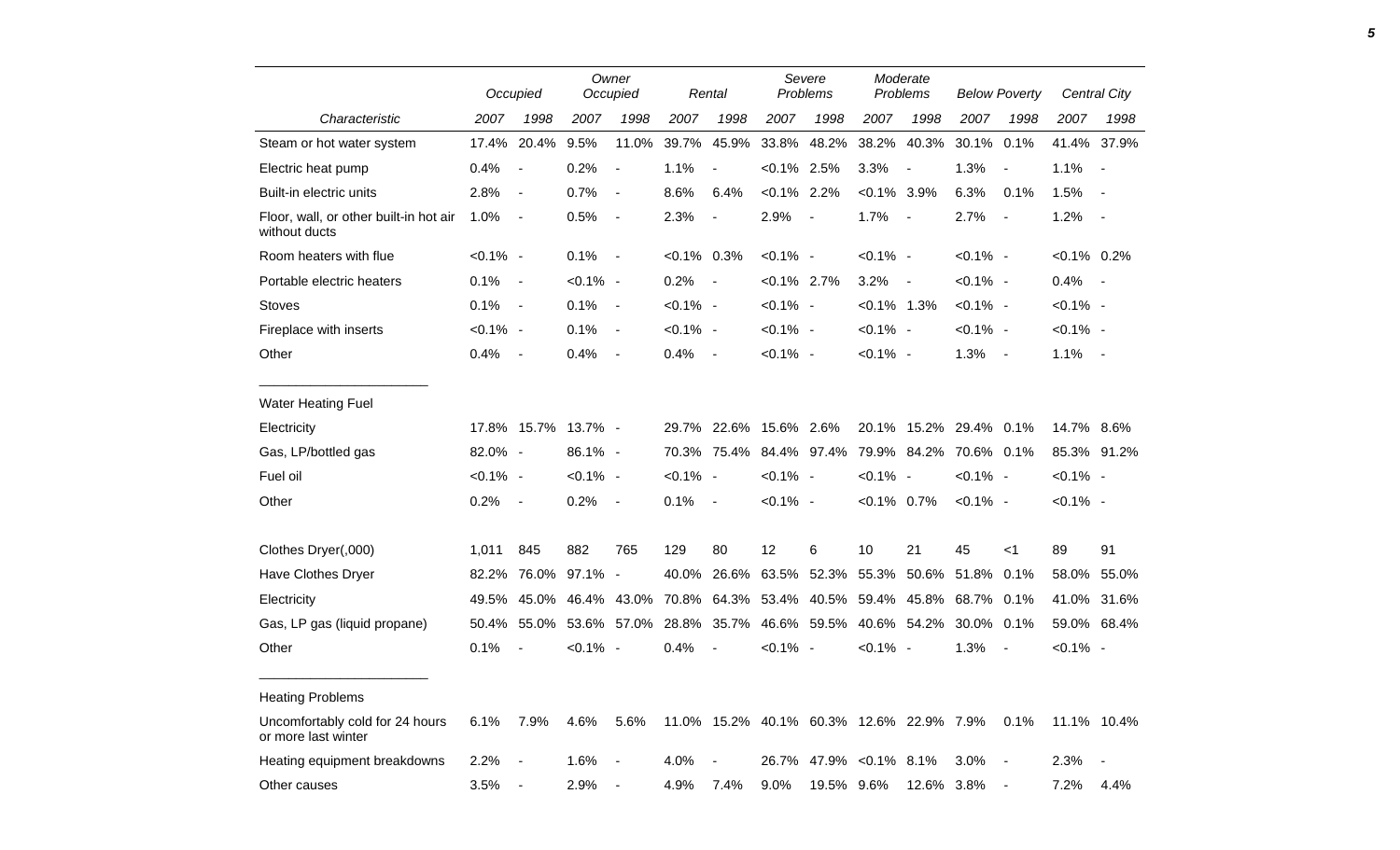|                                               |             | Occupied       |                | Owner<br>Occupied        |                | Rental                   | Severe<br>Problems |                | Moderate<br>Problems |                |                                | <b>Below Poverty</b>     | Central City                       |            |
|-----------------------------------------------|-------------|----------------|----------------|--------------------------|----------------|--------------------------|--------------------|----------------|----------------------|----------------|--------------------------------|--------------------------|------------------------------------|------------|
| Characteristic                                | 2007        | 1998           | 2007           | 1998                     | 2007           | 1998                     | 2007               | 1998           | 2007                 | 1998           | 2007                           | 1998                     | 2007                               | 1998       |
| Utility interruption                          | 0.4%        | $\blacksquare$ | 0.3%           | $\overline{\phantom{a}}$ | 0.6%           | $\blacksquare$           | $< 0.1\%$          | 2.7%           | $< 0.1\%$ 0.7%       |                | $< 0.1\%$ -                    |                          | 0.4%                               | $\sim$     |
| Inadequate heating capacity                   | 0.6%        | $\blacksquare$ | 0.2%           | $\overline{\phantom{a}}$ | 1.8%           | $\blacksquare$           | $< 0.1\%$          | 3.0%           | 6.6%                 | 2.2%           | 2.6%                           | $\sim$                   | 2.7%                               | $\sim$     |
| Inadequate insulation                         | 0.5%        | $\sim$         | 0.5%           | $\overline{\phantom{a}}$ | 0.6%           | $\blacksquare$           | 6.2%               | 5.8%           | $< 0.1\%$ 4.7%       |                | 0.7%                           | $\sim$                   | 1.6%                               | $\sim$     |
| Cost of heating                               | 0.8%        | $\blacksquare$ | 1.0%           | $\sim$ $-$               | $< 0.1\%$ 0.4% |                          | 3.2%               | 6.4%           | 3.4%                 | $\blacksquare$ | $< 0.1\%$ -                    |                          | 1.2%                               | $\sim$     |
| Other                                         | 1.5%        | $\blacksquare$ | 1.3%           | $\sim$                   | 2.3%           | $\blacksquare$           | $< 0.1\%$ 5.1%     |                | 3.4%                 | 6.2%           | 0.6%                           | $\sim$                   | 2.1%                               | $\sim$ $-$ |
| SELECTED PHYSICAL<br><b>PROBLEMS</b>          |             |                |                |                          |                |                          |                    |                |                      |                |                                |                          |                                    |            |
| Severe Physical Problems(,000)                | 19          | 12             | $\overline{7}$ | 4                        | 12             | 8                        | 19                 | 12             |                      |                | 3                              |                          | 9                                  | $\sqrt{5}$ |
| Severe physical problems                      | 1.6%        | $\blacksquare$ | 0.8%           | $\blacksquare$           | 3.6%           | $\overline{\phantom{a}}$ | 100%               | $\sim$         |                      |                | 3.3%                           | $< 0.1\%$ 6.1%           |                                    | 3.2%       |
| Plumbing                                      | 1.0%        | $\sim$         | 0.5%           | $\sim$                   | 2.5%           | $\blacksquare$           |                    | 64.2% 50.9%.   |                      |                | 2.0%                           | $< 0.1\%$ 5.3%           |                                    | 2.1%       |
| Heating                                       | 0.4%        | $\sim$         | 0.2%           | $\sim$ $-$               | 0.9%           | $\sim$                   |                    | 26.7% 46.3%.   |                      |                | 1.3%                           | $< 0.1\%$ 0.8%           |                                    | $\sim$     |
| Electric                                      | $< 0.1\%$ - |                | $< 0.1\%$ -    |                          | $< 0.1\%$ -    |                          | $< 0.1\%$ 2.4%     |                | $\mathcal{L}$        |                |                                |                          | $< 0.1\%$ $< 0.1\%$ $< 0.1\%$ 0.2% |            |
| Hallways                                      | $< 0.1\%$ - |                | $< 0.1\%$ -    |                          | $< 0.1\%$ -    |                          | $< 0.1\%$ -        |                |                      |                |                                |                          | $< 0.1\%$ $< 0.1\%$ $< 0.1\%$ -    |            |
| Upkeep                                        | 0.1%        | $\blacksquare$ | 0.1%           | $\blacksquare$           | 0.2%           | $\blacksquare$           | 9.1%               | 2.5%           |                      |                |                                |                          | $< 0.1\%$ < 0.1% < 0.1% -          |            |
| Moderate Physical<br>Problems(,000)           | 18          | 42             | 6              | 18                       | 12             | 25                       |                    | $\mathbf{r}$   | 18                   | 42             | $\overline{2}$                 |                          | 6                                  | 13         |
| Moderate physical problems                    | 1.4%        | $\blacksquare$ | 0.6%           | $\blacksquare$           | 3.7%           | 8.3%                     |                    | $\blacksquare$ | 100%                 | $\blacksquare$ | 1.9%                           | $< 0.1\%$ 3.9%           |                                    | 7.7%       |
| Plumbing                                      | 0.1%        | $\sim$         | 0.1%           | $\blacksquare$           | 0.3%           | $\blacksquare$           |                    |                | 8.1%                 | 4.4%           |                                | $< 0.1\%$ $< 0.1\%$ 0.3% |                                    | $\sim$ $-$ |
| Heating                                       | $< 0.1\%$ - |                | 0.1%           | $\blacksquare$           | $< 0.1\%$ -    |                          |                    |                | 3.4%                 |                |                                |                          | $< 0.1\%$ $< 0.1\%$ $< 0.1\%$ -    |            |
| Upkeep                                        | 0.8%        | $\sim$         | 0.2%           | $\sim$                   | 2.2%           | $\blacksquare$           |                    | $\epsilon$     |                      | 52.4% 43.1%    | 1.3%                           |                          | $< 0.1\%$ 2.4% -                   |            |
| Hallways                                      | $< 0.1\%$ - |                | $< 0.1\%$ -    |                          | $< 0.1\%$ -    |                          |                    | $\mathbf{r}$   | $< 0.1\%$ 1.3%       |                |                                |                          | $< 0.1\%$ $< 0.1\%$ $< 0.1\%$ 0.3% |            |
| Kitchen                                       | $0.5\%$ -   |                | $0.3\%$ -      |                          | 1.3%           |                          |                    |                |                      |                | 36.2% 54.6% 0.6% < 0.1% 1.1% - |                          |                                    |            |
| <b>OVERALL OPINION OF</b><br><b>STRUCTURE</b> |             |                |                |                          |                |                          |                    |                |                      |                |                                |                          |                                    |            |
| 1(worst)                                      | $0.3\%$ -   |                | $0.2\%$ -      |                          | $0.6\%$ -      |                          | 3.4%               | 7.6%           | 4.6% -               |                | $0.8\%$ -                      |                          | $0.4\%$ -                          |            |